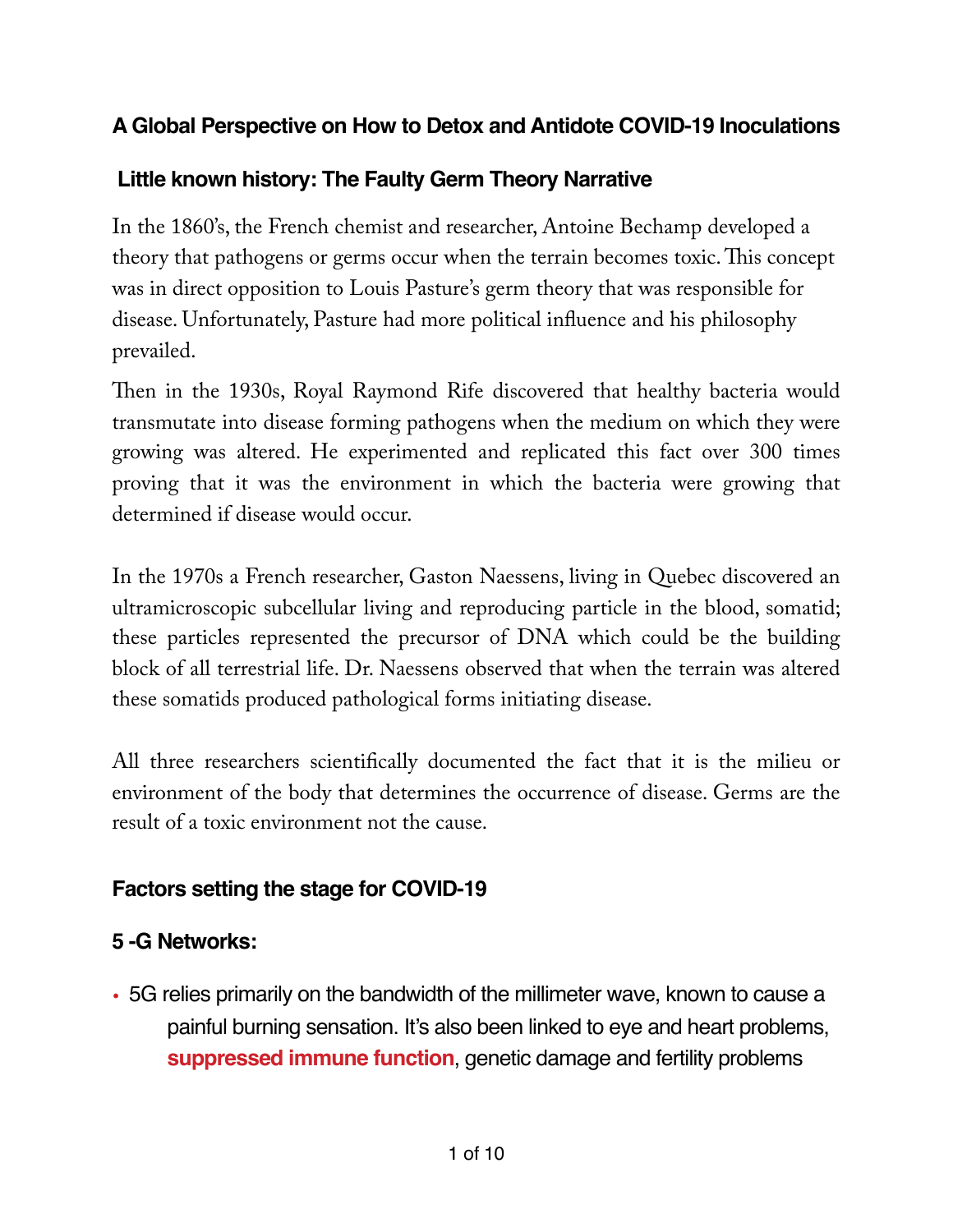- In a 2017 interview with Martin Pall, Ph.D., Professor Emeritus of biochemistry and basic medical sciences at Washington State University, the primary danger of EMFs in general is that it **causes excess oxidative stress that results in mitochondrial dysfunction**
- Excessive exposures to cellphones and Wi-Fi networks have been **linked to chronic diseases such as cardiac arrhythmias, anxiety, depression, autism, Alzheimer's and infertility**
- Numerous recent scientific publications have shown that EMF **affects living organisms at levels well below most international and national guidelines.**
- Low-frequency microwave radiation opens your voltage-gated ion channels (VGCCs), thereby allowing an abnormal influx of calcium ions into the cell, which in turn activates nitric oxide (NO) and superoxide which react nearly instantaneously to form **peroxynitrite** that then causes **carbonate free radicals, which are one of the most damaging reactive nitrogen species known** and thought to be a root cause for many of today's chronic diseases.

# **Chemtrail Poisoning:**

- One of the chemicals being sprayed is aluminum, which is a known neurotoxin, which causes disturbed sleep, nervousness, emotional instability, memory loss, headaches, and even impaired intellect.
- Soil samples from Mt. Shasta and Siskiyou County, California had levels high enough to kill a moose.
- Prolonged exposure to high levels of aluminum can also cause: brain degeneration, impede the body's ability to digest calcium, phosphorous, and fluoride. Cause aching muscles, speech problems, anemia, digestive issues, impaired liver and kidney function, colic in babies.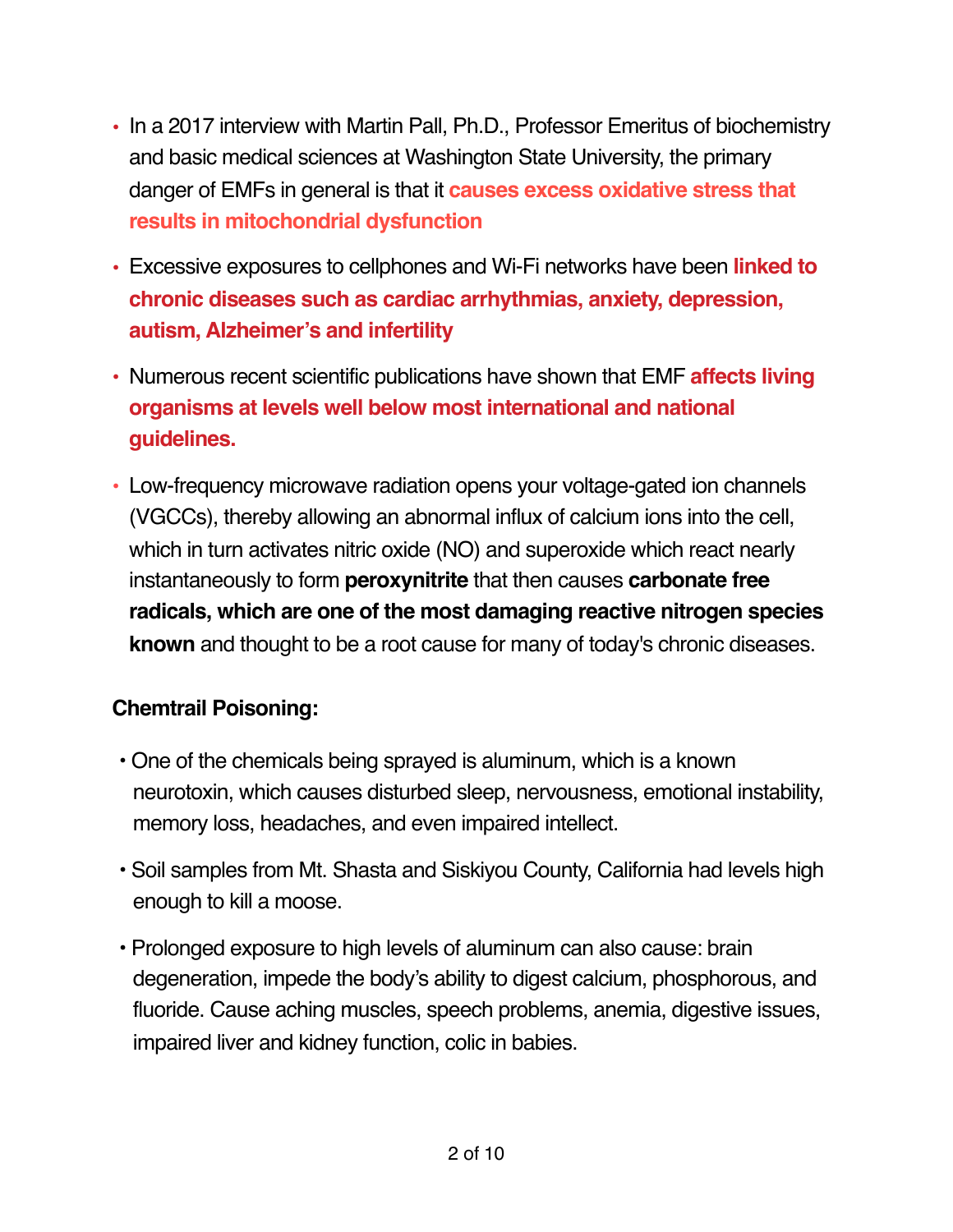- Barium carbonate or fluoride can lead to gastrointestinal signs and symptoms vomiting, abdominal pain, and watery diarrhea.
- Hypokalemia: generalized muscle weakness progressing to paralysis of the limbs and respiratory muscles, and even ventricular arrhythmias.
- Strontium 90: lowered red blood count and anemia, excess tiredness, blood that does not clot properly, and a decreased resistance to fight disease.
- Antidote for aluminum: N-acetyl-L-tryptophan 50mg/kg. Its ability to block substance P mediated neuroinflammation, reduction in oxidative stress and anti-apoptotic properties. To conclude, N-acetyl-L-tryptophan may be considered as a novel neuroprotective therapy in Alzheimer's disease.

## **Note:**

Sigma-Aldrich Canada Co. Oakville, Ontario Canada Phone: 905 829 9500 Email: canada@milliporesigma.com Website: Canada (**<https://www.sigmaaldrich.com/canada-english.html>**)

# **Lead poisoning is the leading cause of death in the US**

*Prof. Bruce Lanphear, from Simon Fraser University in Canada*

**•** Over 400,000 U.S. deaths per year caused by lead exposure: a new study published in The Lancet Public Health (**https://www.thelancet.com/journals/ [lanpub/article/PIIS2468-2667\(18\)30025-2/fulltext\)](https://www.thelancet.com/journals/lanpub/article/PIIS2468-2667(18)30025-2/fulltext))**

ARTICLES| VOLUME 3, ISSUE 4, E177-E184, APRIL 01, 2018

Low-level lead exposure and mortality in US adults: a population-based cohort study - Open AccessPublished:March 12, 2018DOI:https://doi.org/10.1016/ S2468-2667(18)30025-2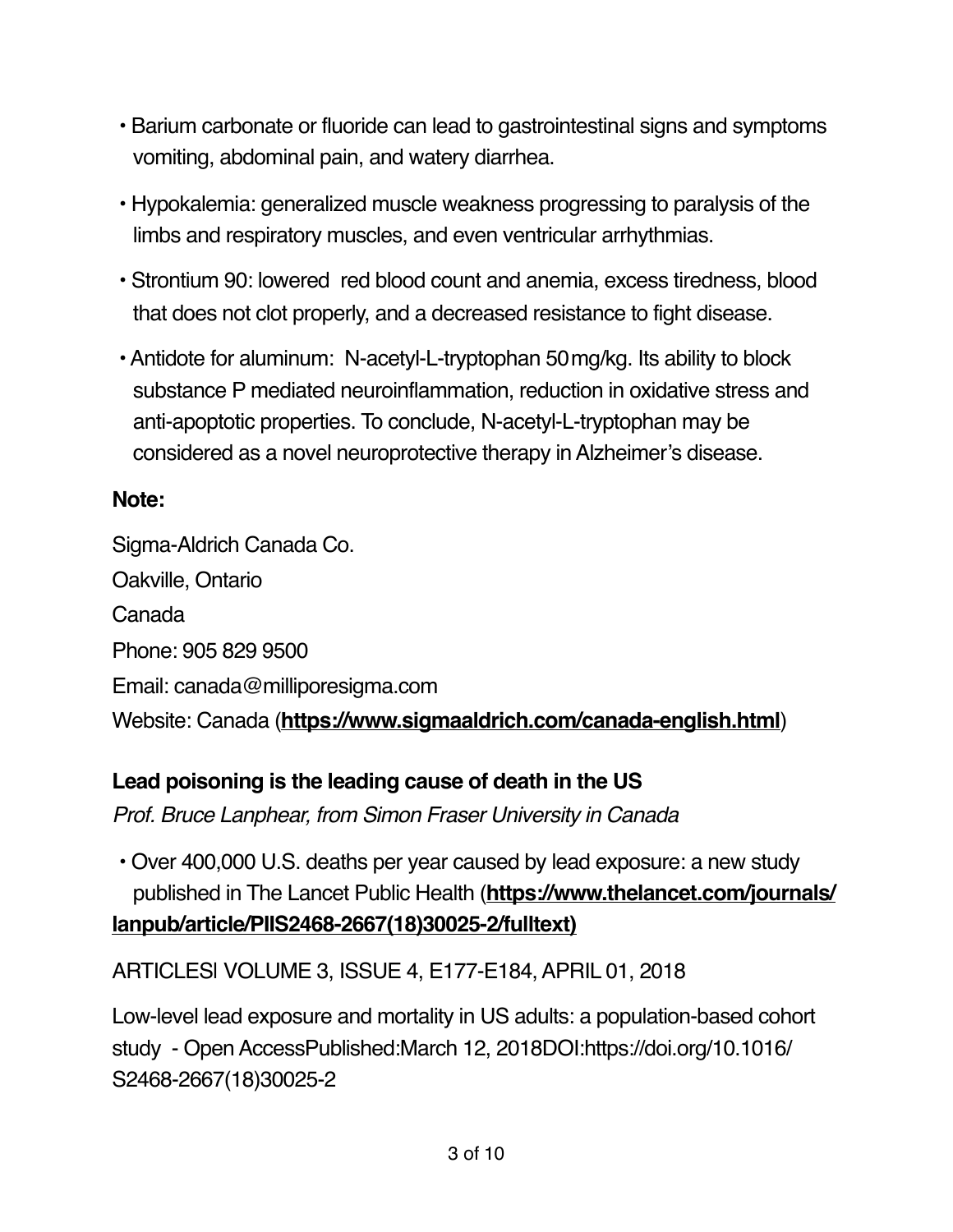- Lead depletes vitamin B1, which has the same symptoms as COVID-19.
- U.S., researchers found that exposure to low lead levels from the late 1980s to the mid-1990s was linked to a higher risk of cardiovascular and all-cause death over the next 20 years.
- According to the U.S. Environmental Protection Agency (EPA), children are most susceptible to lead exposure; their developing bodies absorb the chemical in higher amounts and their brains and nervous systems are more sensitive to it.
- The team calculated that blood lead levels higher than 1 μg/dL are responsible for around 412,000 deaths in the U.S. each year. Of these, around 256,000 are from Cardio Vascular Disease.

# **Toxin Accumulation**

- The Environmental Working Group (**[ewg.org](http://ewg.org)**) did a study on ten newborns; they had their blood analyzed at birth; on average, there were 287 chemicals in their blood.
- 60% of Americans suffer from one or more chronic diseases.
- In most cases, those most susceptible to vaccine damage are those with a compromised immune system – the same individuals who would suffer the most damage from the natural disease if they contracted it.
- One must understand that vaccines and their adjuvants accumulate in the body; 75% of aluminum is retained in a newborn and up to 40% in an adult, stored in the kidneys, spleen, liver, heart, brain, lymph nodes, and muscles.
- Other toxins stored include: cetyltrimethylammonium bromide (a hazardous substance), MSG (a neurotoxin), 2-Phenoxyethoanol (a hazardous toxin), and polysorbate 80 (a toxin associated with serious adverse effects including death), and this represents only a partial list.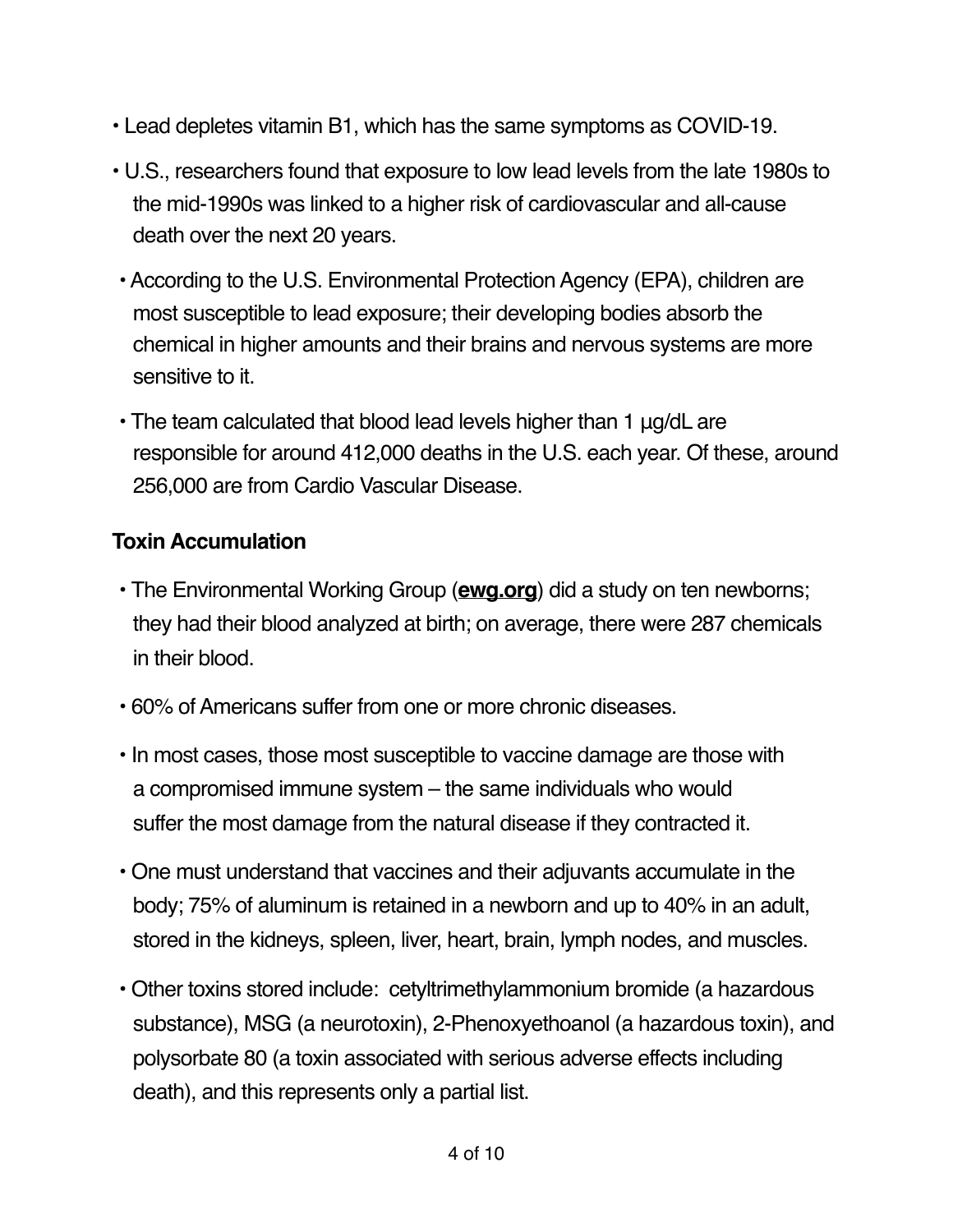- Many of these toxins are synergistically toxic, for instance thimerosal's toxicity is multiplied by the presence of aluminum, and some antibiotics. You can have harmful reactions with your immunizations from stored past vaccines and stored medications and environmental chemicals.(**[ewg.org](http://ewg.org)**)
- Dental infections (periodontal disease and tooth decay), root canal teeth, mercury fillings, toxic resin fillings, cements and bases, and abscessed teeth provide a chemical overload to the immune system.

## **Detoxing the Body as a Pre-requisite to Removing Vaccines**

- There are no magic bullets to antidote the COVID-19 inoculation!
- **•** Why must you take a comprehensive approach?
	- To enhance the body's detoxification mechanism.
	- Because the less of a burden there is on the immune system the more efficiently the body can remove the vaccine ingredients.
- Key steps to detoxing the body:

#### - **Must clean out the intestines and repair the cells:**

**Note:** Must remove the sources of toxins (processed foods, aluminum cooking utensils, metal food cans, sushi and other high mercury seafood, aluminum foil, etc.

- 1. Food grade diatomaceous earth: start with one teaspoon of FGD in 10 ounces of spring water upon awakening for one week; then one tablespoon in 12 ounces of water taken for 90 days. This scrubs the walls of mucous plaque, absorbs toxins, and kills parasites. 50% of Americans have parasites. On the 76th day and 90th day take Ivermectin (1cc per 100 pounds) to clean up any residual parasites.
- 2. Pre and probiotic to re-implant the healthy micro biome: Prescript-Assist, Kaqun Drops, or Bravo Yogurt. Test dosages.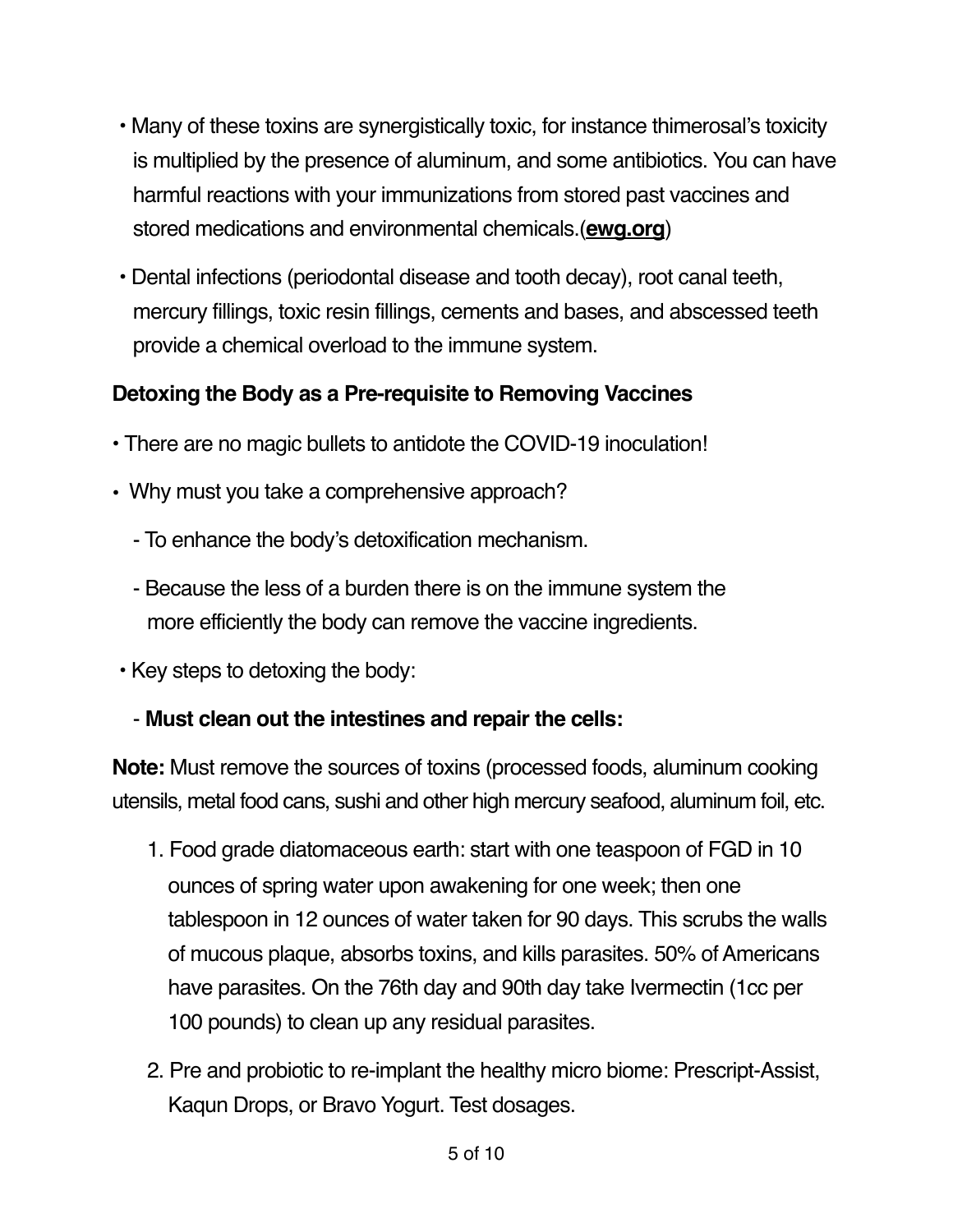- 3. Must provide essential nutrients to enable the liver to process the toxins being dumped: glutathione, superoxide dismutase, B-complex, Liver Chi.
- 4. Must remove the heavy metals especially aluminum, mercury, arsenic, cadmium, lead, and nickel: Platinum Plus (amino acid formula), boron and magnesium malate (both pull out aluminum), zinc, silicon, bentonite and montmorillonite clays, extracts of asparagus officinalis root or yucca root. The Gift contains nano particles of trace minerals to allow the body to let go of the heavy metals and also alkalize the tissues; it also contains Humic and Fulvic acids to cleanse glyphosate, from the intestines and blood respectively.
- 5. GABA products can also be used as an adjunct to balance the level of glutamate and to increase the amount of gamma-aminobutyric acid naturally present in the brain.
- 6. Repair the cell membranes and tissues: Clinician's Preference (11:1 ratio of omega 6 to omega 3 organic, cold pressed oils- vegetable based); Pure Synergy (60 different organic and wild crafted herbs, grasses, vitamins, minerals (supplies all the raw ingredients to repair the nerves, muscles, ligaments, and cells).
- 7. If there is a problem with candida, mold, yeast, and fungi, they have to be dealt with. One of the best products on the market is from New Zealand: CanXida (**<https://www.canxida.com>**)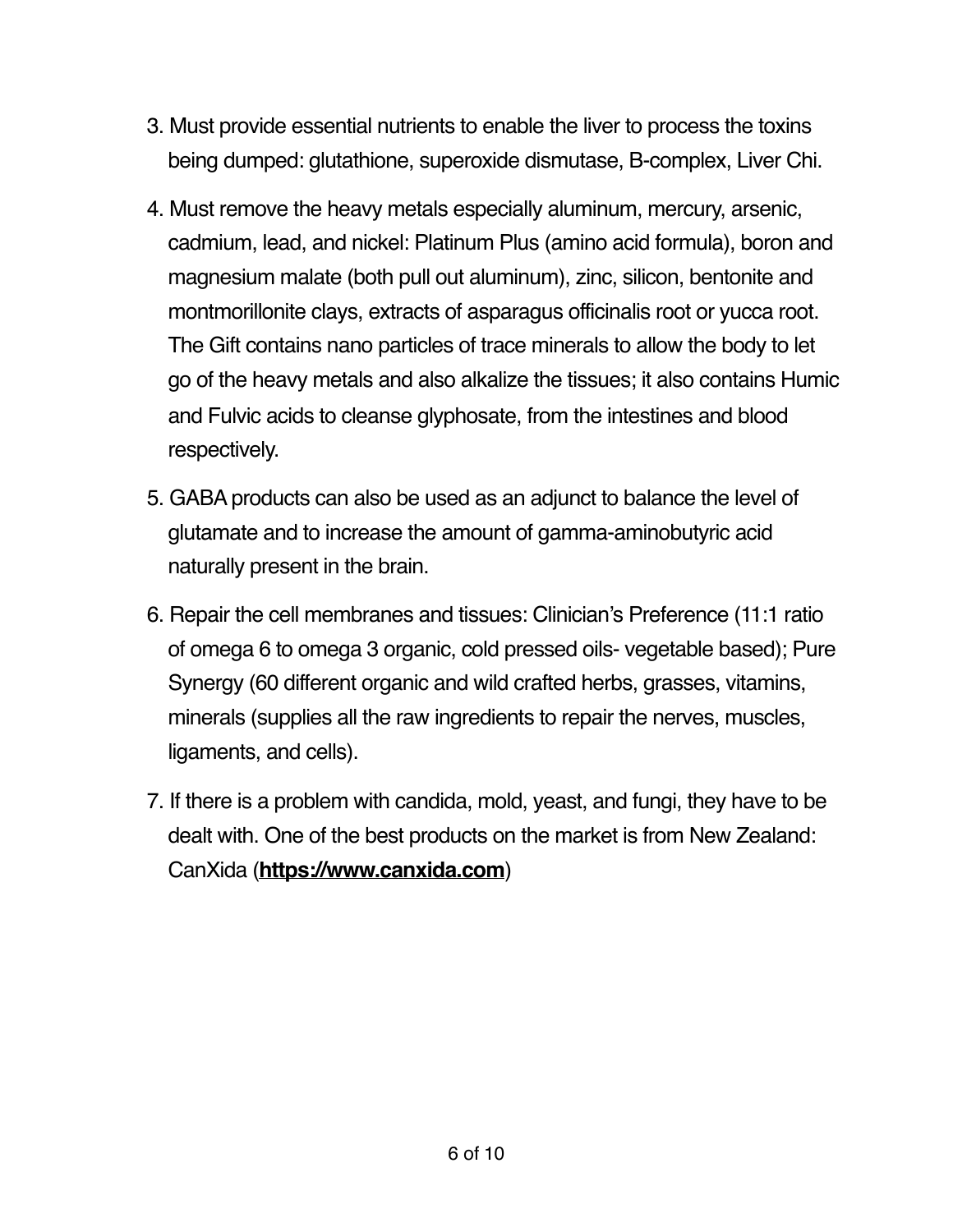# **Removing COVID-19 Vaccines**

**The key concept:** supplying the body with the appropriate nutrients to assist the removal of the vaccine and its foreign toxins, prevents the blood from clotting, boosts the immune system, maintains mitochondrial health.

- 1. **Zymessence:** A systemic enzyme which is the best available in today's market
	- a. Reduces inflammation.
	- b. **Dissolve the lipid coating surrounding the spike protein.**
	- c. Dissolves any foreign protein in the blood and tissues.
	- d. Dissolves away scar tissue from organs, blood vessels, surgical scars, brain, interstitial tissues, etc.
	- e. Destroys bacteria, is mildly antiviral, and **helps prevent blood clotting**.

#### 2. **Glutathione:**

- a. **Supports the liver in the detoxification process as it cleanses the blood every three minutes.**
- b. Chelates heavy metals
- c. Anti-inflammatory
- d. Reduces cell damage in the liver
- e. Breaks down some free radicals
- f. Transports mercury out of the brain
- g. Supports the liver and gallbladder with fats

#### 3. **Curcumin: formula must have a quality oil (sunflower) to enhance absorption)**

- a, Anti-inflammatory
- b. Anti-oxidant
- c. Increases levels of brain-derived neurotrophic factor (BDNF), a protein found in the brain and spinal cord that plays a key role in keeping nerve cells (neurons) healthy.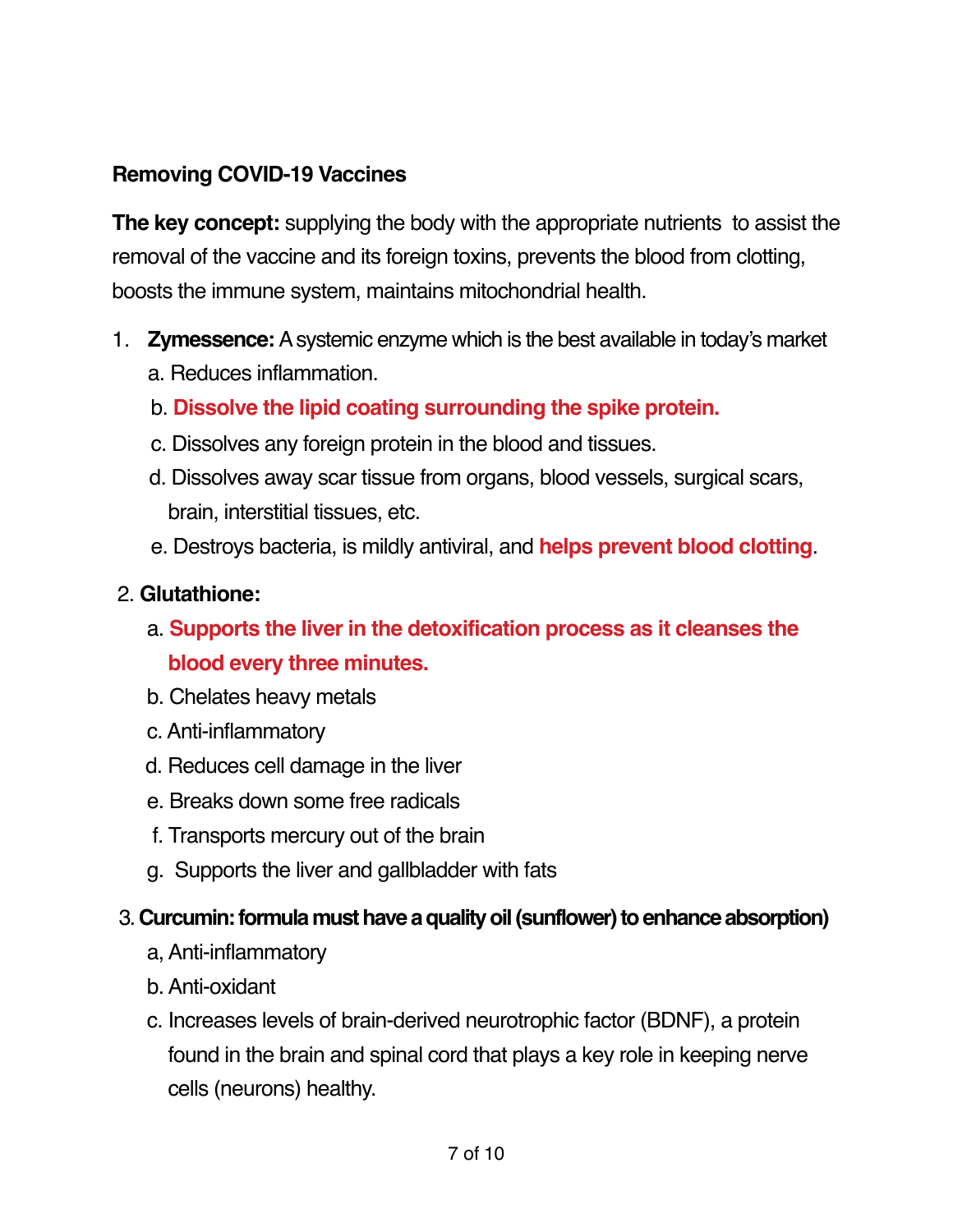- 4. **Vanish: Proprietary blend of anti-oxidant frequencies that boost the immune system to remove any foreign protein**
	- a. 2-AEP Magnesium
	- b. Adrenal support
	- c. AMAL-C
	- d. Vitamin E
	- e. Combination formula: thymus, calcium, vitamin A and C
	- f. Core Maca Gold
	- g. Quercetin
	- h. Olive leaf
	- i. Zinc orotate

# 5. **Cordyceps Sinesis: Best species available**

- a. Has cordycepin which prevents the rapid replication of mutated cells in DNA
- b. Increase cellular ATP levels increases energy
- c. Increases oxygen utilization in cells
- d. Modulates the immune system
- e. Boost immune system against infections
- f. Regulates cell production
- g. Increase stamina
- h. Boost white blood cell count
- i. Helps adrenal glands recuperate
- j. Enhances lymphoid stem response
- k. Contains all of the essential amino acids.
- I. Contains vitamins  $B^1$ ,  $B^2$ ,  $B^{12}$ , E, and K.
- m. Contains proteins, sterols, nucleosides, and a wide range of trace elements (K, Na, Ca, Mg, Fe, Cu, Mn, Zn, Pi, Se, Al, Si, Ni, Sr, Ti, Cr, Ga, V, and Zr.).
- n. Improves glucose tolerance
- o. Cordyceps helps to strengthen the kidneys.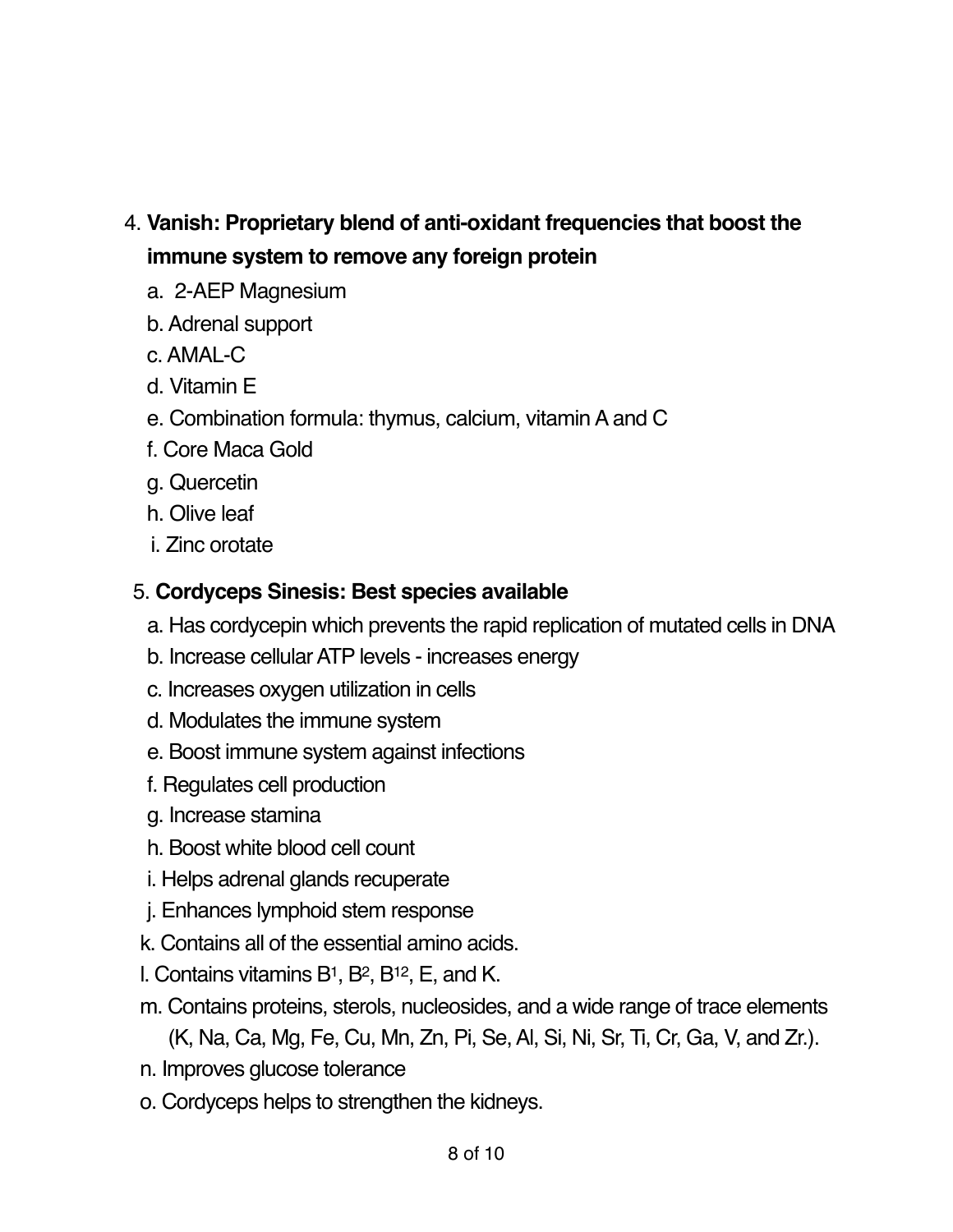- p. Helps protect the lungs (Asthma, COPD, and bronchitis), by increase oxygen utilization
- 6. **Clinician's preference:** omega 6 and omega 3 organic oils in a 11:1 ratio
	- a. **Destroys COVID-19 virus**
	- b. **Repairs the cell membranes**
	- c. Omega 6 oils act as a magnet **drawing oxygen into the cell**
	- d. **Enhances oxygenation of mitochondria**
	- e. **Anti-inflammatory**
	- f. Keeps the blood from thickening
- 7. **Pine Tea: Possible Antidote for Spike Protein Transmission**
	- a. The cells of the vaxxed are now producing a synthetic **spike protein** from the pathogen they were injected with. The vaxxed must be quarantined because transmission is airborne.
	- b. Suramin has inhibitory effects against components of the coagulation cascade and against the inappropriate replication and modification of RNA and DNA.
	- c. Suramin, an isolated compound originally derived from an extract of pine needle oil.
	- d. Pine needle tea is one of the most potent anti-oxidants there is and it's known to treat cancer, inflammation, stress and depression, pain and respiratory infections. Pine tea also kills parasites.
	- e. Available at [www.etsy.com](http://www.etsy.com)  White Pine needles; Blue Ridge Mountains Pine
	- f. Three or more cups of tea a day.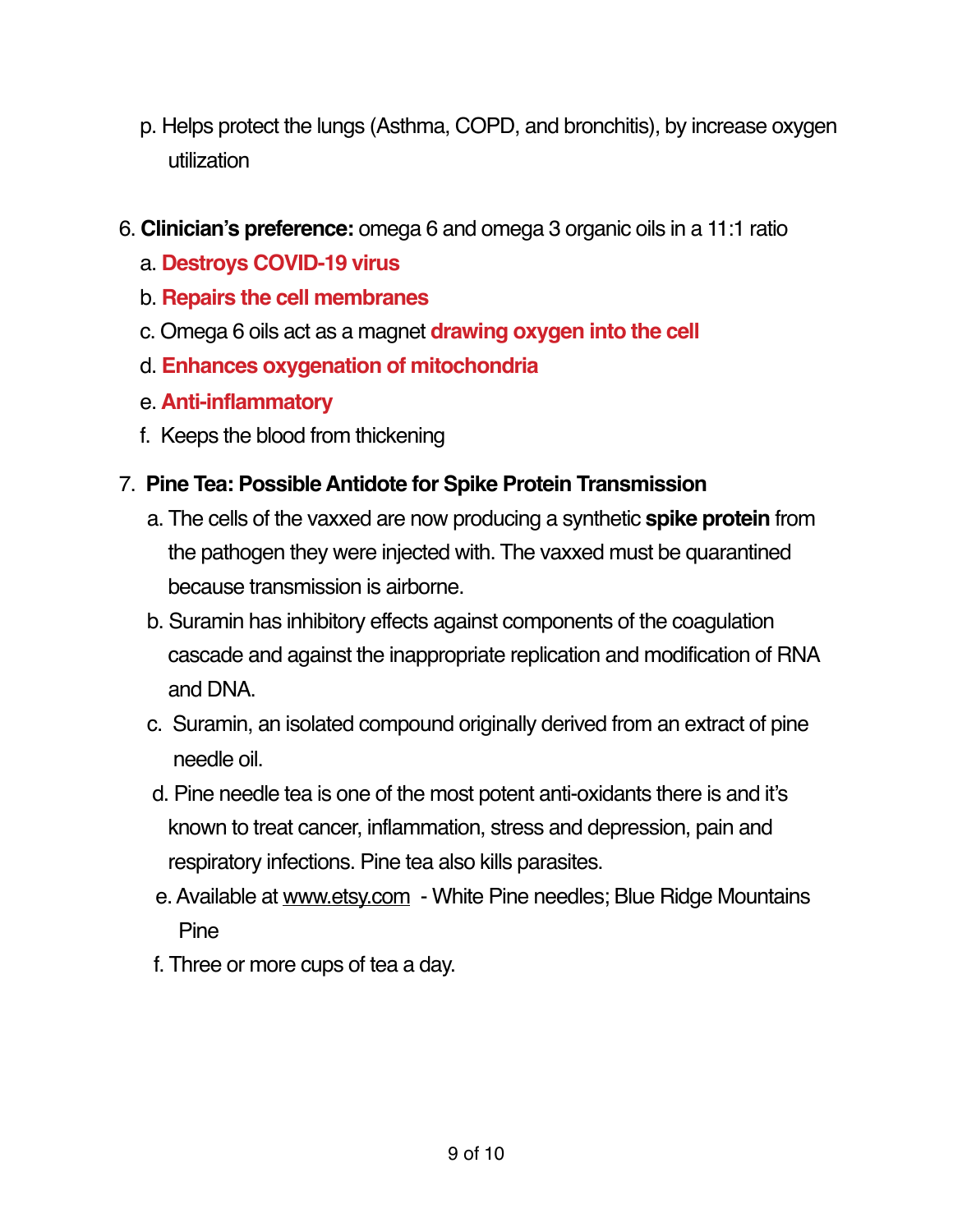#### 8. **Cataplex B: Thiamin**

- a. Vitamin B1 is major antidote for lead poisoning, which is the leading cause of death in the US.
- b. Supports the central and autonomic nervous systems; prevents neuropathy
- c. Supports glucose metabolism and energy production via the Krebs Cycle
- d. Supports cardiac function which insures normal breathing
- e. Reduces acidity by preventing lactic acidosis, which is associated with nausea, vomiting, and severe abdominal pain.

**Consuming large amounts of tea and coffee (including decaffeinated), have been associated with thiamin depletion in humans due to the presence of Anti-thiamin factors (ATF). ATF include mycotoxins (molds) and thiaminases that break down thiamin in food. Individuals who habitually eat certain raw, fresh-water fish; raw shellfish**

**Revitalizing the body's terrain is essential in reestablishing the immune and detox systems to combat the toxic effects of the inoculation.**